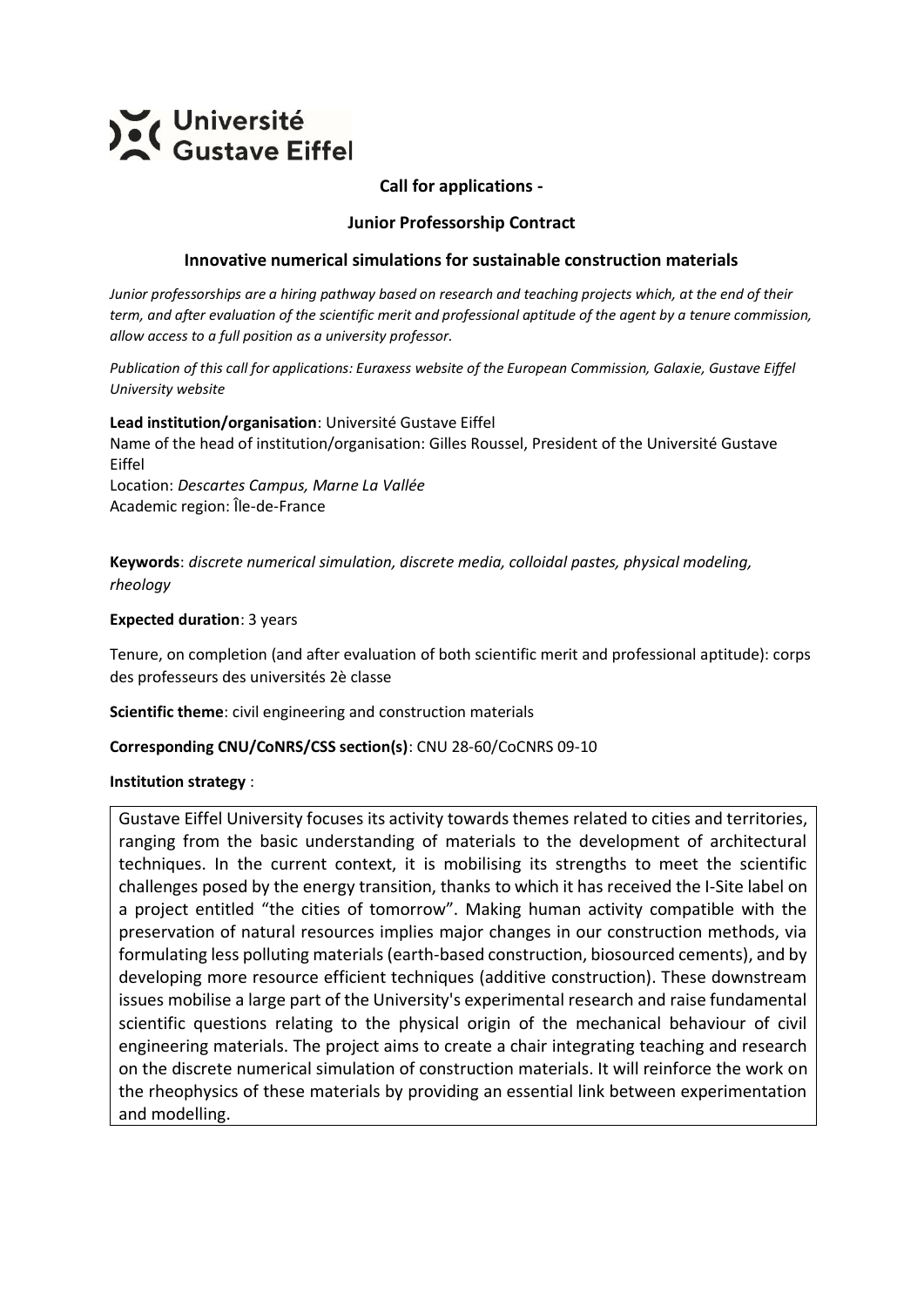### **Strategy of the host laboratory** :

The Navier laboratory (UMR UGE-ENPC-CNRS) brings together researchers and teacherresearchers from various backgrounds who study materials of relevance to the fields of civil engineering, construction, energy and the environment. A large part of its activity is experimental and uses advanced equipmental techniques (X-ray micro-tomograph, MRI, additive construction platform). A founding member of Labex MMCD, the Navier laboratory is involved in numerous collaborations on the university site on topics related to materials and sustainable construction. The strength and originality of the laboratory is to accompany experimentation with multidisciplinary and multi-scale theoretical and numerical approaches. This activity focuses in particular on the numerical simulation of divided materials (granular media, glassy materials) aimed at identifying the physical origin of their mechanical behaviour (rheology). The person recruited will reinforce and extend this activity by developing numerical tools that allow relevant discrete simulations of colloidal pastes to be carried out, with the aim of providing essential elements of understanding for the interpretation of experiments.

### **Summary of the scientific project** :

Many civil engineering and environmental materials are dense colloidal pastes, involving particles of various shapes and sizes ranging from a few tens of nanometres to a few microns. These materials exhibit complex rheological behaviours (threshold, thixotropy, ageing) whose physical origins are still poorly understood. As a consequence, enormous research efforts must be made to master their formulation and implementation. Discrete numerical simulation is an indispensable tool for identifying the relevant physical mechanisms and guiding the interpretation of experiments. But current tools are far from taking into account the complexity and richness of the interactions of these particles. The project aims to address this need. The person recruited will have to demonstrate established expertise in discrete numerical simulation, propose relevant and original avenues for modelling at the particle scale, and set up a simulation implementation programme that makes it possible to establish clear links between microscopic-scale and macroscopic behaviour.

### **Summary of the teaching project** :

The "junior professor" to be recruited will reinforce the teaching team of ESIPE, which is a public engineering school within the Gustave Eiffel University with, in particular, a course program dedicated to Civil Engineering. The courses offered in this context will increasingly take into account issues related to the ecological and energy transition, which calls for a perfect mastery of the use of new construction materials and a reinvention of construction methods. The person recruited will be able to diversify and possibly renew part of the existing educational offer, related, e.g. to fresh material processing and control. In addition, he/she will be able to teach within the university's doctoral training programme, on topics such as, for example, physical modelling and numerical simulation methods, which are skills that are increasingly expected from doctoral students in physics or mechanics of materials.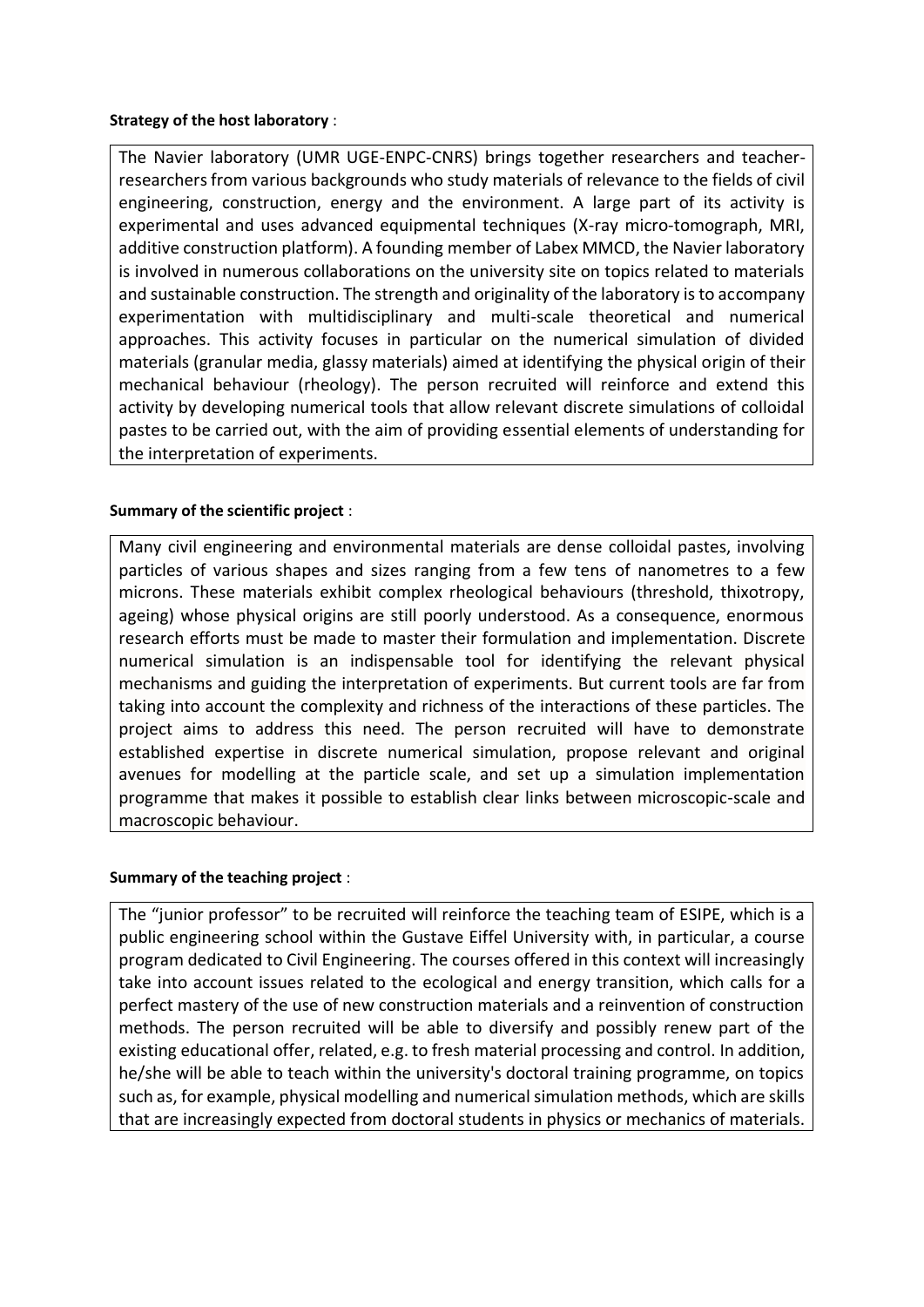**Financial summary**: an accompanying funding of €180,000 is planned for the funding of a PhD student and for one year of a post-doctorate researcher. A substantial allowance (20000€) is planned for travel fees (for the CPJ, the PhD student and the postdoc) and computer equipment.

**Scientific dissemination**: The project will result in publications on both technical developments and the construction of theoretical frameworks for the interpretation of the experimental problems studied and the behaviours explored.

**Open science**: digital tools can be developed, for example, in the framework of the open software "LAMMPS", and made available to the community. Publications will be made freely available.

**Science and society**: The visualization of numerical simulation results for granular materials and suspensions allows for effective pedagogical demonstrations in popularization initiatives (open houses, science fairs, welcoming young students to the laboratories, laboratory and university websites).

**Indicators**: Number of papers and publications*,* development of collaborations with researchers specialised in relevant materials (cements, clays, earth)

### **Campaign calendar**

- -Collection of applications: until 16 May 2022 at 4 pm
- -Selection of applications: end of May 2022
- -Hearings: June 2022
- -Starting date: 1 September 2022

### **Terms and conditions of application:**

The application must include the following documents:

- Identity document with photograph
- Proof of possession of a doctorate, as provided for in article L.612-7 of the Education Code, or of a diploma whose equivalence is to be assessed by the institution's career committee for teacher-researchers
- File attached to this call, duly completed

The administrative documents as well as the defence report written in whole or in part in a foreign language must be accompanied by a translation into French, the conformity of which the candidate will certify on his or her honour. Otherwise, the application will be deemed inadmissible. The translation of the analytical presentation as well as the works, books, articles and achievements is optional.

It is strongly recommended to contact the laboratory and the host team [\(j](mailto:jean-noel.roux@univ-eiffel.fr)ean-noel.roux@univeiffel.fr, olivier.pitois@univ-eiffel.fr).

#### **All documents must be submitted in digital form on Galaxie before :**

#### **Monday 16 May 2022 4pm**

Any application that is incomplete by the above-mentioned deadline will be deemed inadmissible